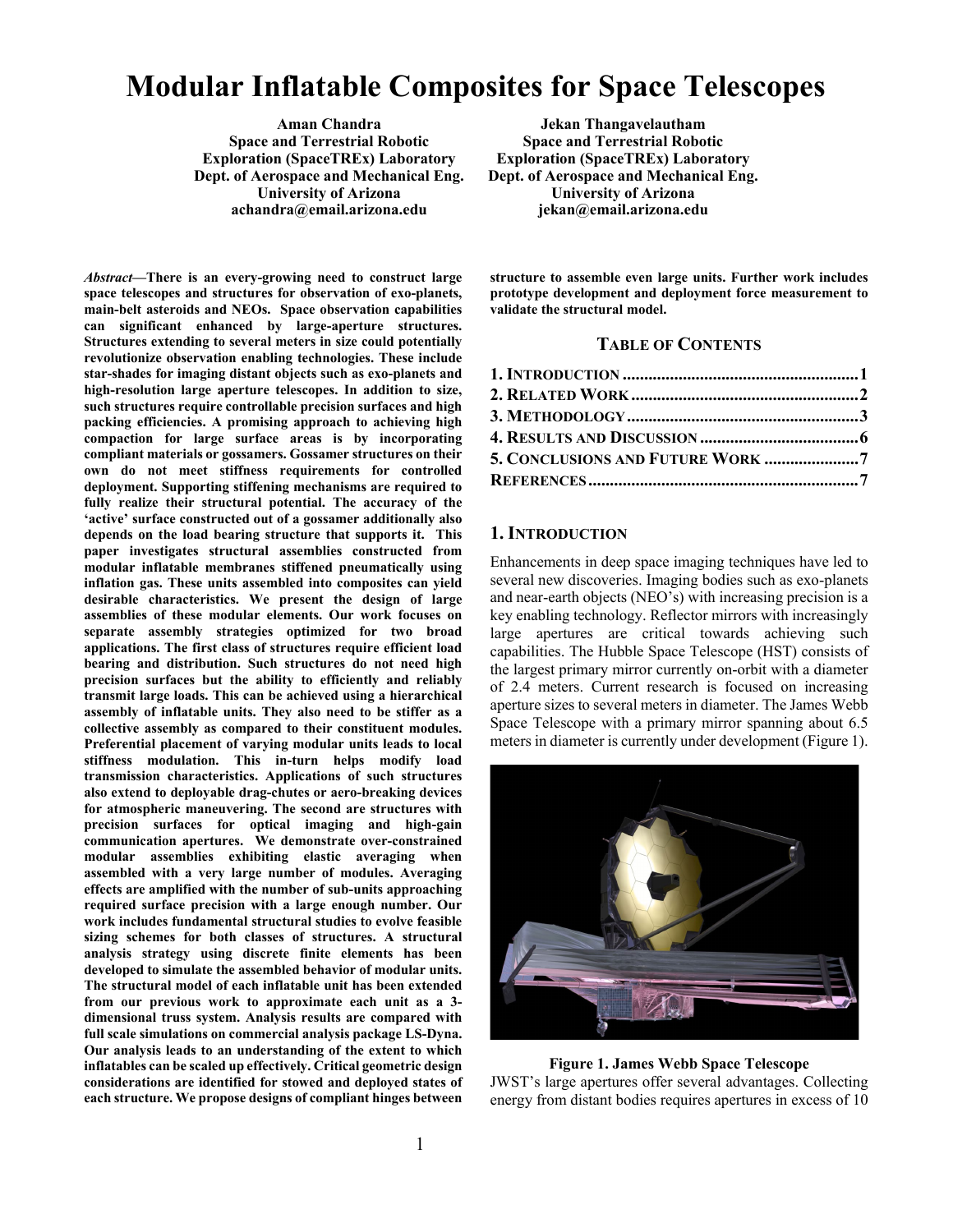meters [1]. Large sizes also help enhance diffraction limited angular resolution which is a function improves with an increase in size. In addition to imaging of deep space objects, there is also an increasing requirement to enhance space situational awareness and earth observation. The ability to place large an optical mirror several meters in size in the GEO observing Earth can provide unprecedented coverage time and resolution [2].

Scaling up the size of space-based mirrors poses formidable challenges. These range from high precision manufacturing methods, precision deployment mechanisms, mass and volume restrictions. The size of the largest structure than can be placed in the launch shroud of state of the art space launch systems is currently limited to around 8 meters in diameter [3]. The requirement for mirrors with much larger apertures will need techniques to efficiently package, store and deploy these mirrors without affecting surface precision.

Among deployable mirror technologies, research focus has moved towards optical technology such as segmented mirrors and trans-missive diffractive optical elements [4]. While these methods hold promise, they exhibit significant structural complexities thus adding costs and reducing launch reliability. To realize optical surfaces in excess of tens of meters in diameter, a more efficient mechanism is needed that begins to solve some of these problems. Table 1 shows a comparison between various deployable mirror technologies.

**Table 1. Deployable mirror technologies**

| <b>Mirror</b><br>technology | Packing<br>Efficiency | Areal<br><b>Density</b> | <b>Scalability</b> |
|-----------------------------|-----------------------|-------------------------|--------------------|
| <b>Fixed Mirrors</b>        | 1:1                   | $1-2$ kg                | Low                |
| Linkage<br>Systems          | 5:1                   | $1-2$ kg                | Medium             |
| Membranes                   | 20:1                  | $0.3 - 0.5$ kg          | High               |

As can be observed membrane technology holds greatest potential in terms of areal density and potential to scale up. The areal density or mass per unit surface are is also the least in the case of membrane mirrors. Conventionally, membrane mirror are defines as having small enough thicknesses that stretching or tensile stresses dominate over bending response.

There are, however several challenges associated with membrane technology. For most optical or infrared wavelength applications, the performance of the mirror is estimated in terms of spatial and temporal perturbations of the generated wave-fronts at the wavelength of interest. Tolerance towards these perturbations is dependent on the specific application in question. In the case of optical and infrared bands, the RMS perturbation allowance stands at around 0.4-4 µm. [5]. These requirements translate into an

allowable RMS shape error of about one hundredth of the wavelength of imaging. In addition, dynamic vibration modes need to be restricted to controllable levels.

A combination of strategies are required to enable membrane reflectors. These range from structural design, optical design, manufacturing technology and spacecraft control. Our present paper looks into structural design strategies for membrane reflectors. Our present work extends our previous work on modular inflatable space structures [6]. This work investigates pneumatically inflated membranes as structural units of large assemblies. We demonstrate a basic analysis strategy that attempts to characterize precision obtained by such assemblies. We look into strategies of enhancing precision by introducing structural constraints. Performance of such assemblies is also studied from a load bearing point of view. Apart from the reflector itself, supporting trusses and structures are of importance as they affect structural behavior. We also look at assembly topologies based on membrane units of varying geometries.

## <span id="page-1-0"></span>**2. RELATED WORK**

Membrane structures for space have been investigated since the 1950's as an alternative to conventional structures [7]. The ECHO balloon project by NASA in the 1960's [8] was the first successful demonstration of inflatable membranes on a large scale. ECHO 1 and 2 were large orbiting spheres constructed out of metallized Mylar and spanned over 30 meters in diameter. They operated as reflectors for radio waves in the frequency range of 162 to 2390 Mhz and successfully stayed in orbit for several years. Their success triggered multiple investigations into membrane reflectors spanning several meters in diameter. The next successful attempt was that of a 16-meter diameter reflector deployed onboard STS-77 in the late 1990's. The experiment was termed as the 'inflatable antenna experiment' and demonstrated the on-orbit deployment of an inflatable membrane reflector [9].

Membrane mirror technology has been researched extensively since the 1990's. Initial architectures employed stretched flat membrane mirrors. Stretched membrane with electrostatically induced curvature [10] were studied with varying success. More stable architectures with low areal densities such as lenticular inflatables have been developed by L'GARDE and SRS technologies [2]. These mainly consisted of a primary membrane mirror supported by lenticular inflatable panels. Primary challenges observed were the persistence of uncontrolled frequency modes and lack of adequate shape control.

Apart from membrane mirror technology itself, advancements in associated optical technologies have also received considerable attention in the past few years. Ball Aerospace's and DARPA's MOIRE program [4] aims to place a GEO based 20-m diameter operational telescope for the persistent monitoring of the ground. Advances in transmissive diffractive optics techniques have greatly relaxed surface precision requirements from telescope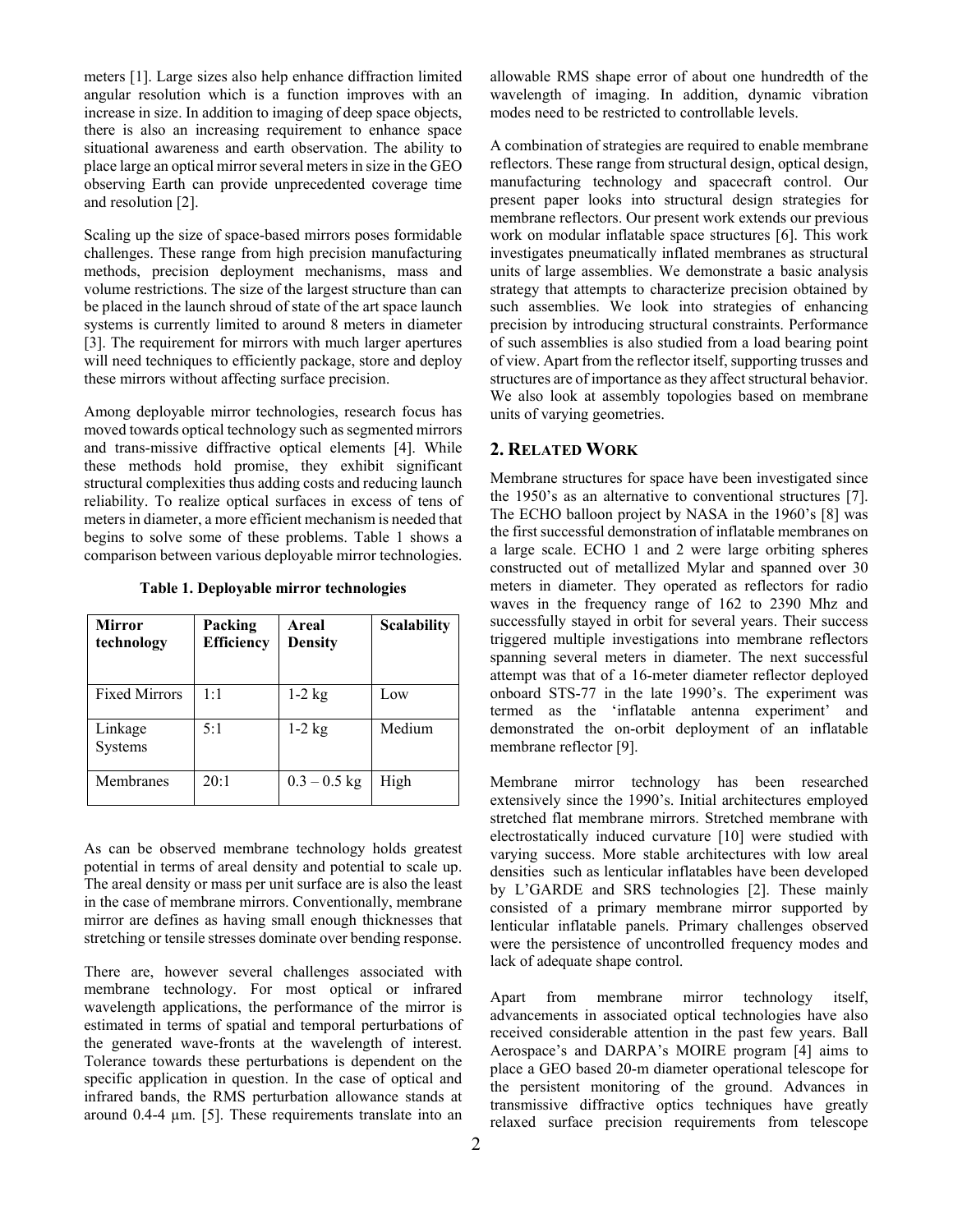mirrors. Figure 2 shows a conceptual image of the MOIRE telescope showing segmented elements.



**Figure 2. MOIRE Space Telescope [4]**

Efficient imaging of distant objects such as exoplanets requires large scale occultors to work in conjunction with telescopes. Once such concept as described in NASA's 2020 decadal survey [11] is NASA's Habitable Exoplanet Observatory (HabEx) shown in Figure 3. The mission is designed to observe exoplanets with the potential of sustaining life. It consists of a deployable occultor termed as 'Startshade.' The Starshade is envisaged to be a 72 m in diameter membrane-based tensegrity structure which deploys from a conventional launch vehicle. Occultors to suppress light from stars popularly also known as star-shades are a similar class of structures being developed. The design consists of a deployable truss structure that acts as a primary support imparting the membrane with stiffness [12]. A network of spokes is used to effect intermediate control on the structure. The Starshade concept highlights the scale and complexity involved in the deployment of space structures of that size.



## **Figure 3. NASA's Habitable Exoplanet Observatory (HabEx) [11].**

Among surveyed membrane mirror technologies, it becomes evident that major technology areas need further development before a reliable membrane reflector can

operate on-orbit. From an optical standpoint, active wavefront control for manipulating shape of the optical signal would be necessary to bring down mirror surface accuracy requirements to within tolerance. From the structural standpoint, design emphasis must extend to include packaging and deployment geometries in addition to final desired shapes. Active sensing and control of the membranes are necessary to achieve long term reliability.

Space telescopes also contain peripheral supporting structures. They play an instrumental role in precise placement and alignment of membrane optics. Besides providing structural stability to the deployed mirrors, they also contribute towards vibration suppressions and modulation of natural frequency modes of the structure as a whole. Dorsey and Mikulas [13] discuss basic design considerations for truss and beam based structural system design. Due to the high precision required for imaging applications, major research has focused on rigid linkages and high-stiffness mechanisms. The field of compliant mechanisms and soft-robotic manipulators has received considerably less attention from the space community. While precision and accuracy of placement are necessary, it is also important for the mirror's support structure to support compact stowage and reliable deployment.

## <span id="page-2-0"></span>**3. METHODOLOGY**

Compliant gossamer structures such as membranes cannot resist compressive loads. This gives rise to local buckling phenomena and wrinkle formation. Investigations into wrinkling phenomenon [14] show that wrinkle ridges transmit loads at such locations making them susceptible to stress concentrations. To effectively capture the benefits of a gossamer membrane based structure, a reliable structural system needs to be developed. Our strategy lies in replacing complex large membranes with smaller membrane units. The purpose of adopting such a strategy is two-fold. The first is to understand structural behavior at an elemental level. This would be useful in developing localized membrane control strategies. The second is to constrain boundary conditions on membrane units. This would aid to restrict highly non-linear and uncontrolled structural modes. In our investigation of membrane unit assemblies, we look into their response from two perspectives. One is from that of precision of shape. To be feasible optical membranes, the ability of a structural system to retain a specified shape with precision would be necessary. Though the shape of membrane optics would depend on the specific application, for the purpose of our analysis we consider a parabolic reflector. Strategies for overconstraining such assemblies is discussed that could potentially average out surface errors once sufficient scales are achieved. Other than shape precision, we also look into load bearing abilities of such membranes. Assembly techniques based on hierarchical topologies are discussed and their advantages pointed out.

#### *Inflatable membrane beam elements*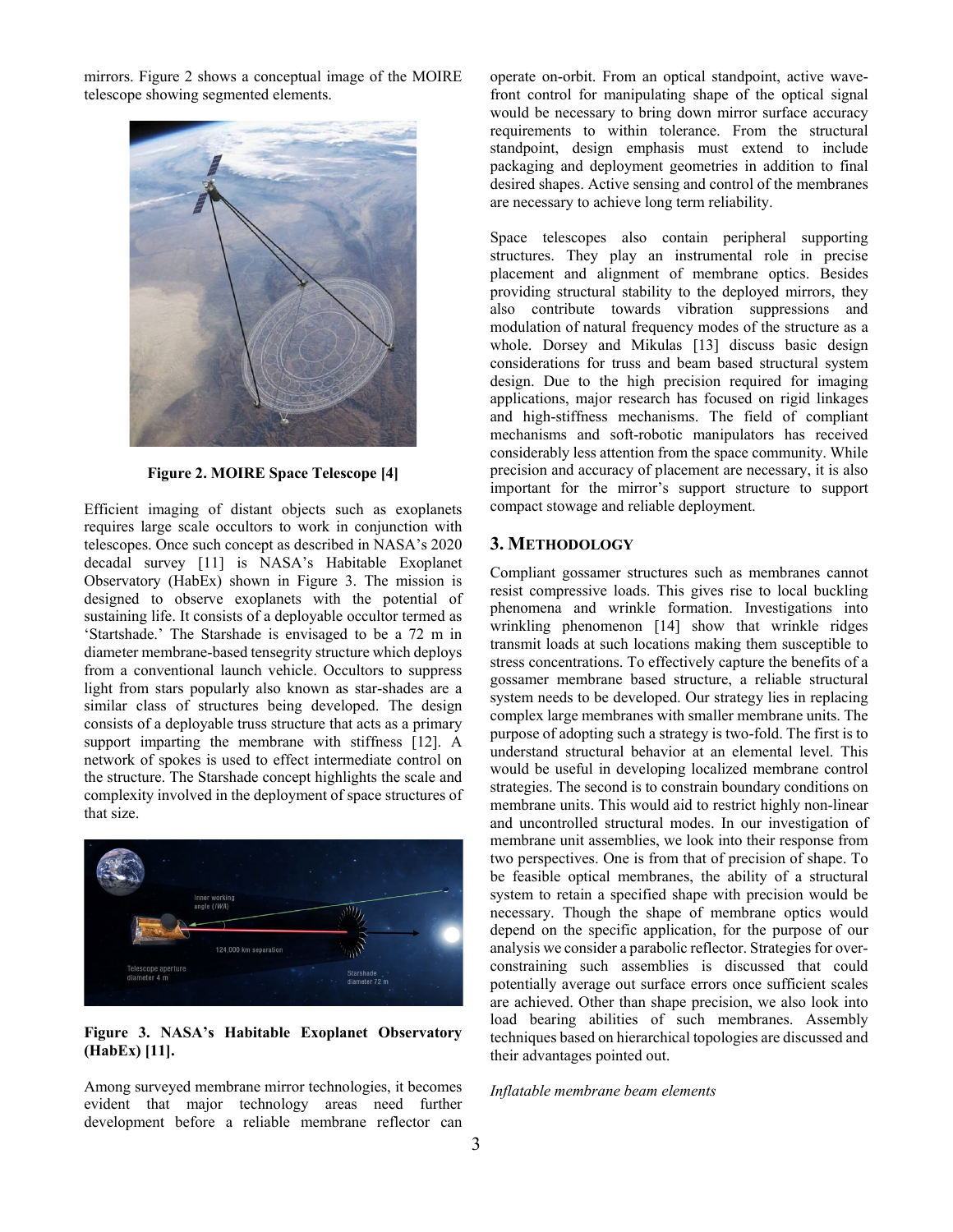We build up on our previous work [6, 20-22] on inflatable beam elements which have been chosen as the structural unit for our analysis.



**Figure 4. Inflatable Assembly Abstraction**

Figure 4 shows an inflatable beam element comprising of a cylindrical membrane of radius r inflated with internal pressure p having thickness. Six degrees of freedom include three translation axes and three rotation axes. For an inflatable beam element, maximum loads in terms of bending moments are given by equation (1) [15]

$$
\frac{|M_c|}{pr^3} = \left(\frac{1 - \nu - 3\nu^2}{1 - \nu - \nu^2}\right)\pi\tag{1}
$$

Here  $M_c$  is the moment about the cylinder's centroid. In terms of curvature, the governing equation is a function of buckling angle  $θ_0$ 

$$
\frac{d^2y}{dx^2} = \frac{M}{Etr^3(\pi - \theta_o + \sin(\theta_o)\cos(\theta_o))}
$$
(2)

To study the structural behavior as an assembly we construct Euler-Bernoulli beam networks of individual membrane elements.

#### *Euler-Bernoulli beam networks*

The numerical simulation of large continua assemblies is computationally expensive and complex. It has been shown that in the case where it is physically possible to break down the continuum into discrete well characterized blocks, discrete assemblies of such blocks can yield fairly accurate results at much lower cost [16]. We apply a similar principle to the analysis of discrete membrane unit assembles. In essence, each inflatable unit acts as a physical finite element [17]. Figure 5 shows an abstraction of the modelled beam network



**Figure 5. Inflatable Assembly Abstraction**

Each membrane unit represented at each node takes on an effective elastic modulus k. Since the behavior of such members is not symmetric, their elastic modulus has directionality. As shown in Figure 5, longitudinal and lateral contacts between separate inflatable units are modelled as having an average elastic modulus as follows:

$$
k_c = \frac{2k_1k_2}{k_1 + k_2} \tag{3}
$$

A finite element formulation based on the above assumption is used to find the structure's stiffness matrix. Since the membrane stiffness is modelled on a beam model, each node represents 6 degrees of freedom. The elemental stiffness matrix can be shown as:

$$
\begin{pmatrix}\nF_x \\
F_y \\
F_z \\
M_{\theta_x} \\
M_{\theta_y} \\
M_{\theta_z}\n\end{pmatrix} = [k] \begin{pmatrix}\nX_1 \\
X_2 \\
X_3 \\
\theta_{x_1} \\
\theta_{y_1} \\
\theta_{z_1}\n\end{pmatrix}
$$
\n(4)

#### *Elastic averaging for structural precision*

Elastic averaging has been explored for high precision discrete assemblies [18]. It is based on the principle of overconstraining a unit in an assembly. As opposed to a rigid linkage system, where minimal constraints imposed on each member, in our analysis we over-constrain the assembly. Additionally, each constraint or contact is compliant in nature as it is defined by its elasticity and not rigid body kinematics. Careful design of compliant contacts leads to a solution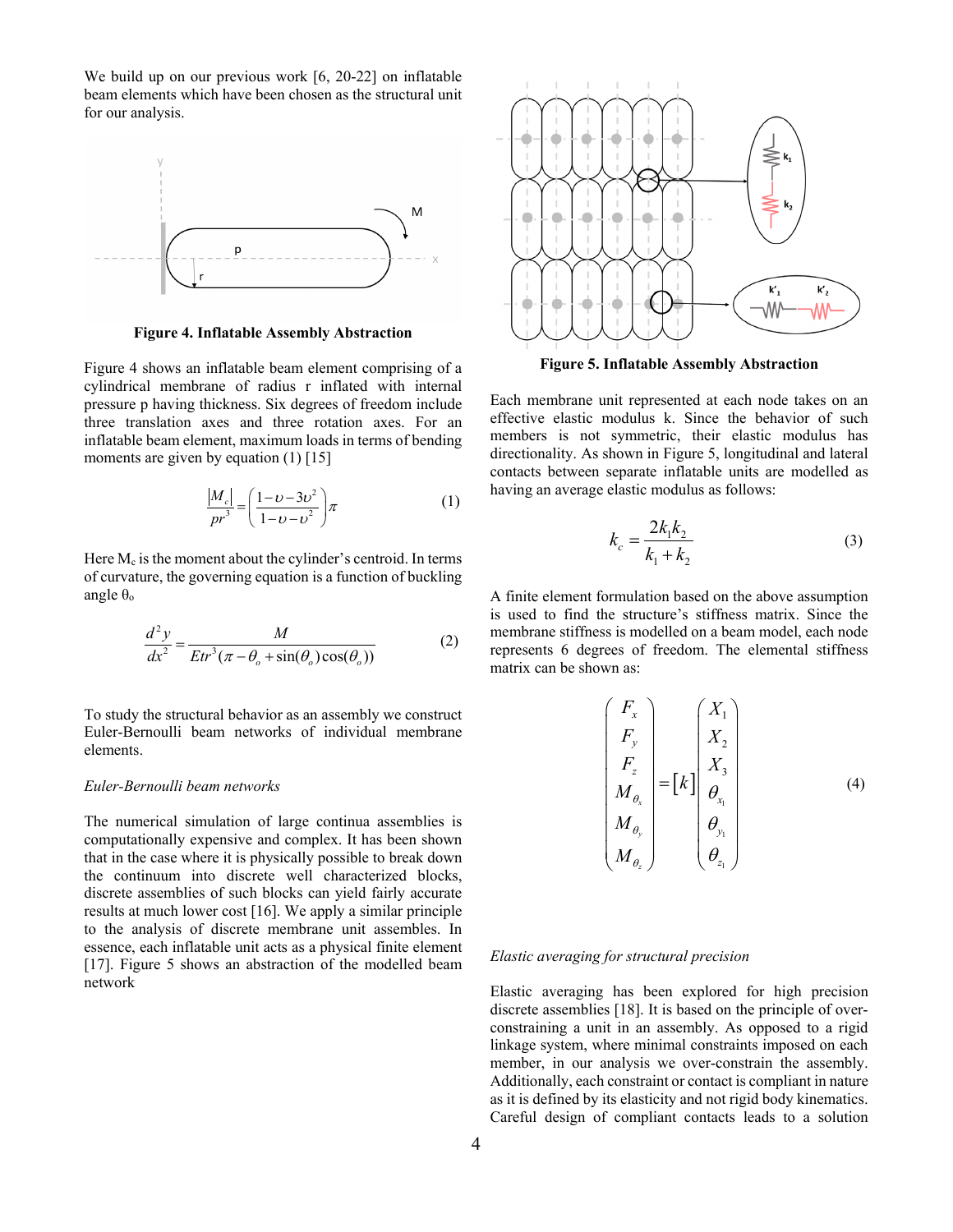where positional inaccuracies of each member unit average out and are minimized once an assembly of sufficient scale is developed. We look to apply the same principle on a doubly curved assembly structure as shown in Figure 6.



#### **Figure 6. Double curve inflatable assembly.**

In such an assembly, we impose shape precision requirement and solve to find out optimal contact elasticities. We repeat the calculation over several cases to check if the inaccuracies in shape begin to decline with an increase of assembled components.

#### *Assembly topologies*

In addition to shape precision, we are also interested in understanding the load bearing requirements of inflatable unit assemblies. Discrete hierarchical assemblies [19] for 3D beam elements have been investigated. We study the load transfer characteristics of membrane units with varying geometry. The objective is to evolve inflatable unit network topologies that can be optimized for strength and surface precision. Candidate membrane element geometries include cylindrical beams and toroidal shells as shown in Figure 7. We conduct a full scale finite element analysis using commercial software package LS-Dyna.

#### **Table 2. Analysis model properties**

| <b>Analysis Model Property</b> | Value                   |
|--------------------------------|-------------------------|
| Young's modulus                | $4.89 \times 10^{9}$ Pa |
| Poisson ratio                  | 0.38                    |
| Density                        | 1380 kg/m <sup>3</sup>  |
| Thickness                      | $2.54 \times 10^{-6}$ m |
| Internal pressure              | 6.89 Pa                 |

Structural simulations are conducted to analyze stress generation over pneumatic deployment time periods. Our material choice for analysis is Mylar membrane. Table 2 lists important material and analysis model properties that we used. The choice of these geometries was primarily due to ease of manufacture and stable deployment characteristics.



(a) Beam Unit

**Figure 7. Candidate inflatable elements.**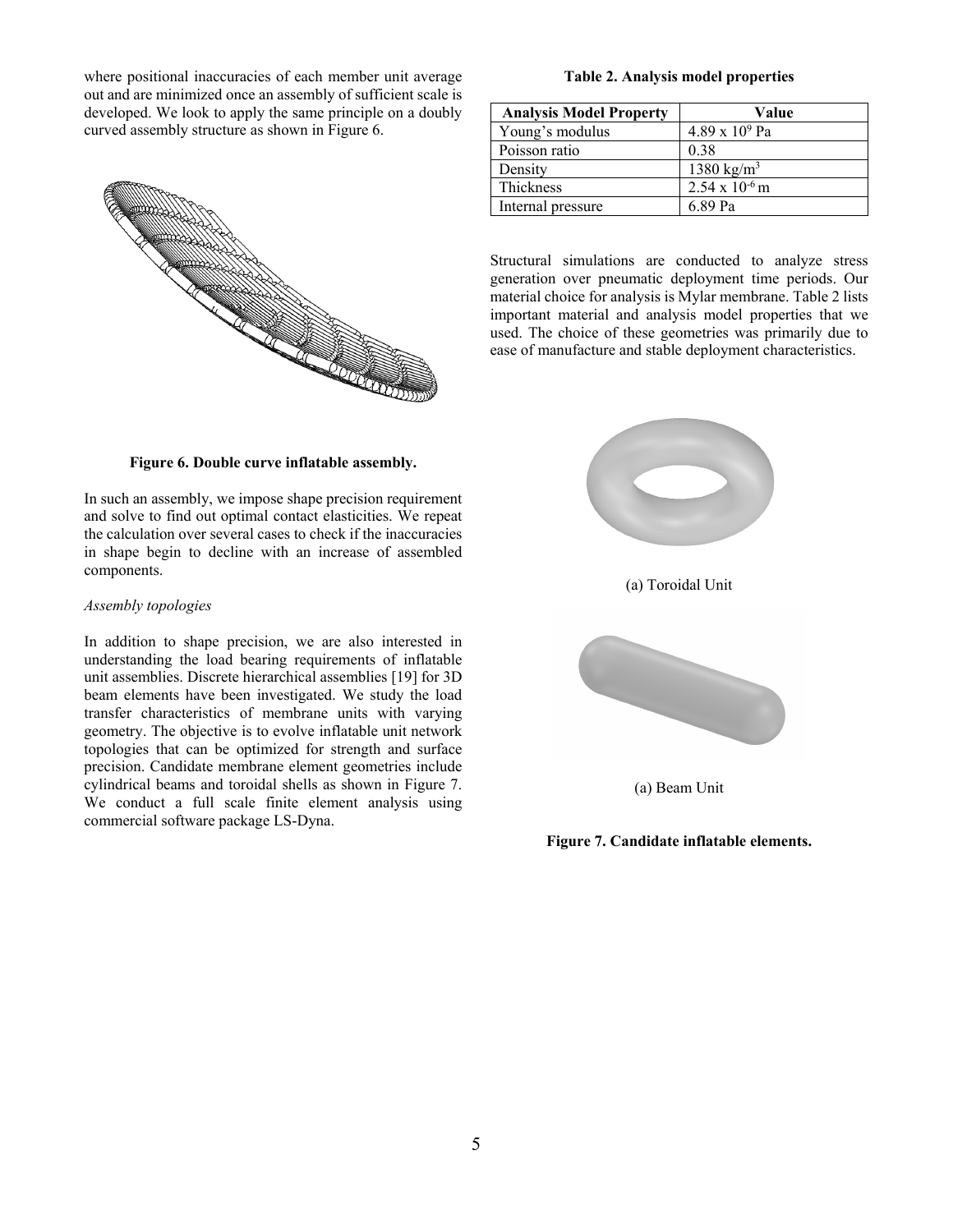## <span id="page-5-0"></span>**4. RESULTS AND DISCUSSION**

#### *Compliant gossamer structures*

Figure 8 shows displacements on individual membrane elements and with longitudinal contact conditions. The displacements plotted are developed over time corresponding to inflation to the final equilibrium pressure. It can be observed that for the same loading a modulation in elastic contacts can cause a large deflection as compared to the case without contacts. Further, we note that the final deflection can be modulated by varying the contact stiffness values. Maximum beam deflection in this case is linear and attains a maximum average of 0.33m.



The magnitude of each linear deflection can be modulated based on the contact elasticity at the preceding and succeeding ends of each membrane unit. Hence, by choosing an adequate elasticity modulating scheme, a surface of desired curvature can be constructed using a sufficiently large number of membrane unit. Figure 9 shows a similar comparison between each case in terms of equivalent stress generation.



 **Figure 9. Equivalent stress distribution.**

It can be observed that for a larger deflection, generated stresses are reduced in the case of compliant contacts. This is consistent with the assumption that elastic contacts cause a more uniform distribution of stresses over the membrane thereby reducing local buckling tendencies.

#### *Assembly topologies*

Figure 10 shows a comparison between inflatable membrane geometries in terms of equivalent stress generated over time for identical load cases. It can be seen that stresses in the case of beam units grow at a much faster rate as compared to toroidal elements. The *x*-axis represents the time taken to inflate each individual membrane element to the specified equilibrium pressure.



**Figure 10. Equivalent stress distribution.**

Toroidal elements on the other hand show steady stress states with a much lower equivalent stress magnitude. This points towards a much more uniform distribution of loads over the toroidal circumference as opposed to beam element which see sharp transitions.

From the above analysis it can be said that inflatable elements with multiple geometries can be employed to form a composite structure. While beam elements exhibit less uniform load distribution, their deflective capabilities can be used for components of the structure where specified shapes are desired. Toroidal elements on the other hand show enhanced load transfer abilities and can be positioned in regions of the structure more suited towards a load transfer role.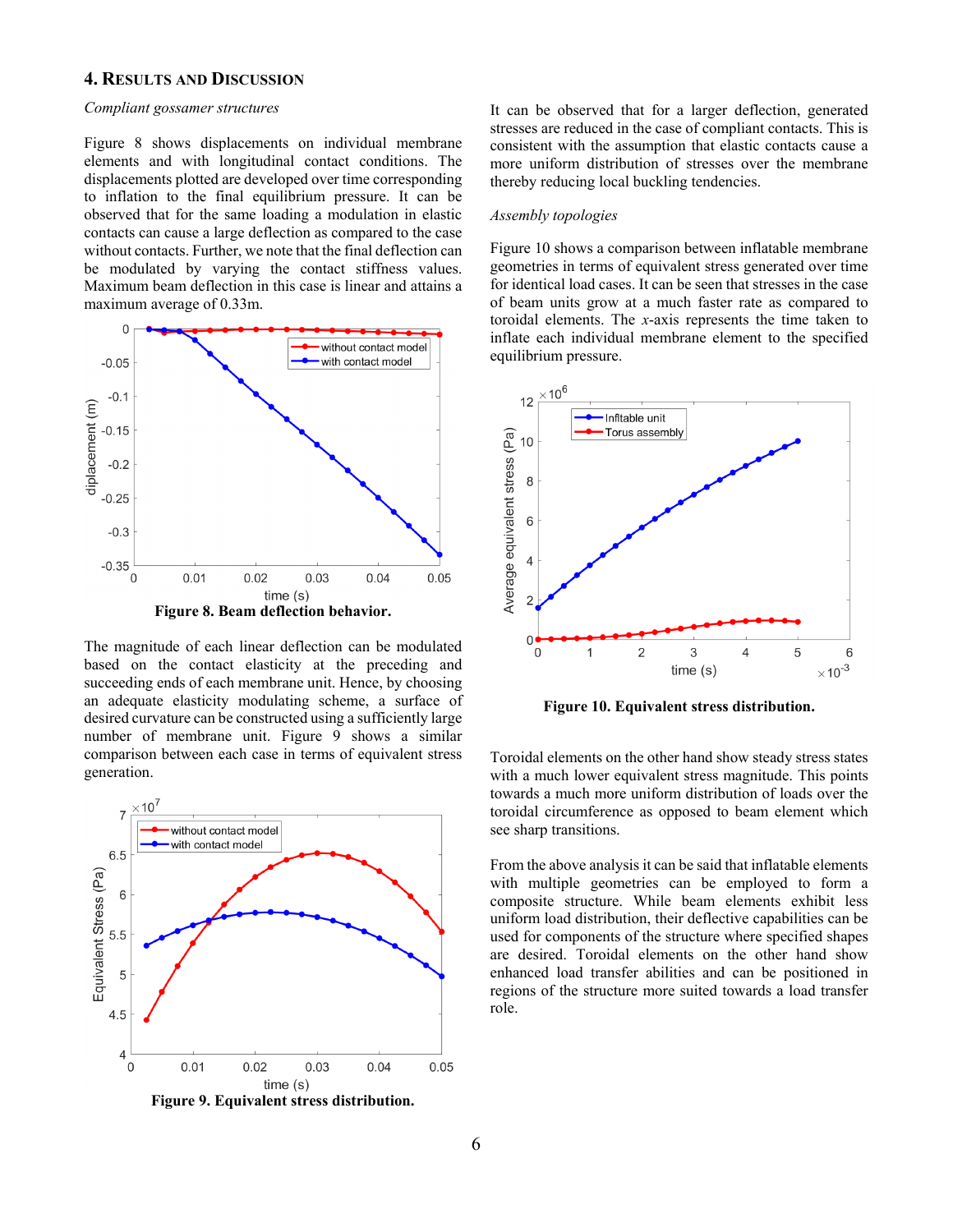## <span id="page-6-0"></span>**5. CONCLUSIONS AND FUTURE WORK**

In this paper we develop a methodology towards designing large space structures built as assemblies of discrete inflatable membrane elements. A first order model is developed to incorporate compliant contacts between each inflatable unit. The model is evaluated from the point of view of two major applications. In the first application, we intend to maximize precision of assembled shape and in the second, maximize load bearing abilities of such assemblies.

We show that modulating elastic contacts can be used to obtain varying rates of deflection. For large assemblies, this would translate to modification of local curvatures which could in-turn be used for applications such as membrane reflectors and reflector antennas. A full scale finite element simulation is performed on different membrane unit geometries. In the context of load bearing, we find that toroidal elements while well suited for load bearing applications, can be used to effect adequate shape control. On the other hand, beam elements have inferior load transfer abilities but can be structurally tuned to take on a specific shape. Through this work we aim to develop a structural design and analysis framework that can be used over several load cases and for varying geometries.

Future work includes enhancing the framework's fidelity by incorporated directional stiffness effects. This would lead to an optimization problem, where the solution would yield contact elasticity patterns to achieve local stiffness and shape modulation. This would be followed by full scale designing and prototyping of contact mechanisms to create inflatable membrane assemblies.

#### <span id="page-6-1"></span>**REFERENCES**

- [1] T. W. Jones, R. S. Pappa, A. A. Dorrington, J. R. Blandino, and C. Fraser, "Photogrammetric Measurement Methods," *Recent Adv. Gossamer Spacecr.*, p. 48.
- [2] B. J. de Blonk, J. D. Moore, and B. G. Patrick, "Membrane Mirrors in Space Telescopes," *Recent Adv. Gossamer Spacecr.*, p. 64.
- [3] M. Arya, "Packaging and Deployment of Large Planar Spacecraft Structures."
- [4] P. Atcheson, J. Domber, K. Whiteaker, J. A. Britten, S. N. Dixit, and B. Farmer, "MOIRE: ground demonstration of a large aperture diffractive transmissive telescope," presented at the SPIE Astronomical Telescopes + Instrumentation, Montréal, Quebec, Canada, 2014, p. 91431W.
- [5] M. T. Gruneisen, T. Martinez, and D. L. Lubin, "Dynamic holography for high-dynamic-range twodimensional laser wavefront control," in *High-Resolution Wavefront Control: Methods, Devices, and Applications III*, 2002, vol. 4493, pp. 224–239.
- [6] A. Chandra, J. Thangavelautham, and A. Babuscia, "Modular inflatable space structures," in *2018 IEEE Aerospace Conference*, 2018, pp. 1–9.
- [7] R. E. Freeland, G. D. Bilyeu, G. R. Veal, and M. M. Mikulas, "Inflatable Deployable Space Structures Technology Summary," vol. IAF-98-I. 50, pp. 1–16, 1998.
- [8] I. I. Shapiro and H. M. Jones, "Perturbations of the Orbit of the Echo Balloon," *Science*, vol. 132, no. 3438, pp. 1484–1486, 1960.
- [9] R. E. Freeland and G. Bilyeu, "In-step inflatable antenna experiment," *Acta Astronaut.*, vol. 30, pp. 29–40, Jul. 1993.
- [10] J. R. P. Angel, J. H. Burge, E. K. Hege, M. A. Kenworthy, and N. J. Woolf, "Stretched membrane with electrostatic curvature (SMEC): a new technology for ultralightweight space telescopes," in *UV, Optical, and IR Space Telescopes and Instruments*, 2000, vol. 4013, pp. 699–706.
- [11] "HabEx: Habitable Exoplanet Observatory Interim Report."
- [12] M. Arya *et al.*, "Starshade mechanical design for the Habitable Exoplanet imaging mission concept (HabEx)," 2017, p. 45.
- [13] J. Dorsey and M. Mikulas, Jr., "Preliminary Design of a Large Tetrahedral Truss/Hexagonal Panel Aerobrake Structural System," 1990.
- [14] C. H. Jenkins and J. W. Leonard, "Nonlinear Dynamic Response of Membranes: State of the Art," *Appl. Mech. Rev.*, vol. 44, no. 7, pp. 319–328, Jul. 1991.
- [15] W. B. Fichter, "A theory for inflated thin-wall cylindrical beams," p. 22.
- [16] J. Hiller and H. Lipson, "Dynamic Simulation of Soft Multimaterial 3D-Printed Objects," *Soft Robot.*, vol. 1, no. 1, pp. 88–101, Mar. 2014.
- [17] S. Calisch, "Physical Finite Elements," Massachusetts Institute of Technology, Massachusetts Institute of Technology, 2014.
- [18] T. J. Teo and A. H. Slocum, "Principle of elastic averaging for rapid precision design," *Precis. Eng.*, vol. 49, pp. 146–159, Jul. 2017.
- [19] B. Jenett, C. Gregg, D. Cellucci, and K. Cheung, "Design of multifunctional hierarchical space structures," in *2017 IEEE Aerospace Conference*, 2017, pp. 1–10.
- [20] A. Babuscia, J. Sauder, A. Chandra, J. Thangavelautham, "Inflatable Antenna for CubeSats: A New Spherical Design for Increased X-band Gain," *Proceedings of the IEEE Aerospace Conference*, 2017.
- [21] A. Babuscia, J. Sauder, J. Thangavelautham, E. Choi, A. Chandra, "Inflatable Antenna for CubeSats: Development of the X-band Prototype, Proceedings of the IEEE Aerospace Conference, 2016.
- [22] A. Babuscia, T. Choi, K. Cheung, J. Thangavelautham, M. Ravichandran, A. Chandra, "Inflatable antenna for cubesat: Extension of the previously developed s-band design to the X-band," AIAA Space, 2015.